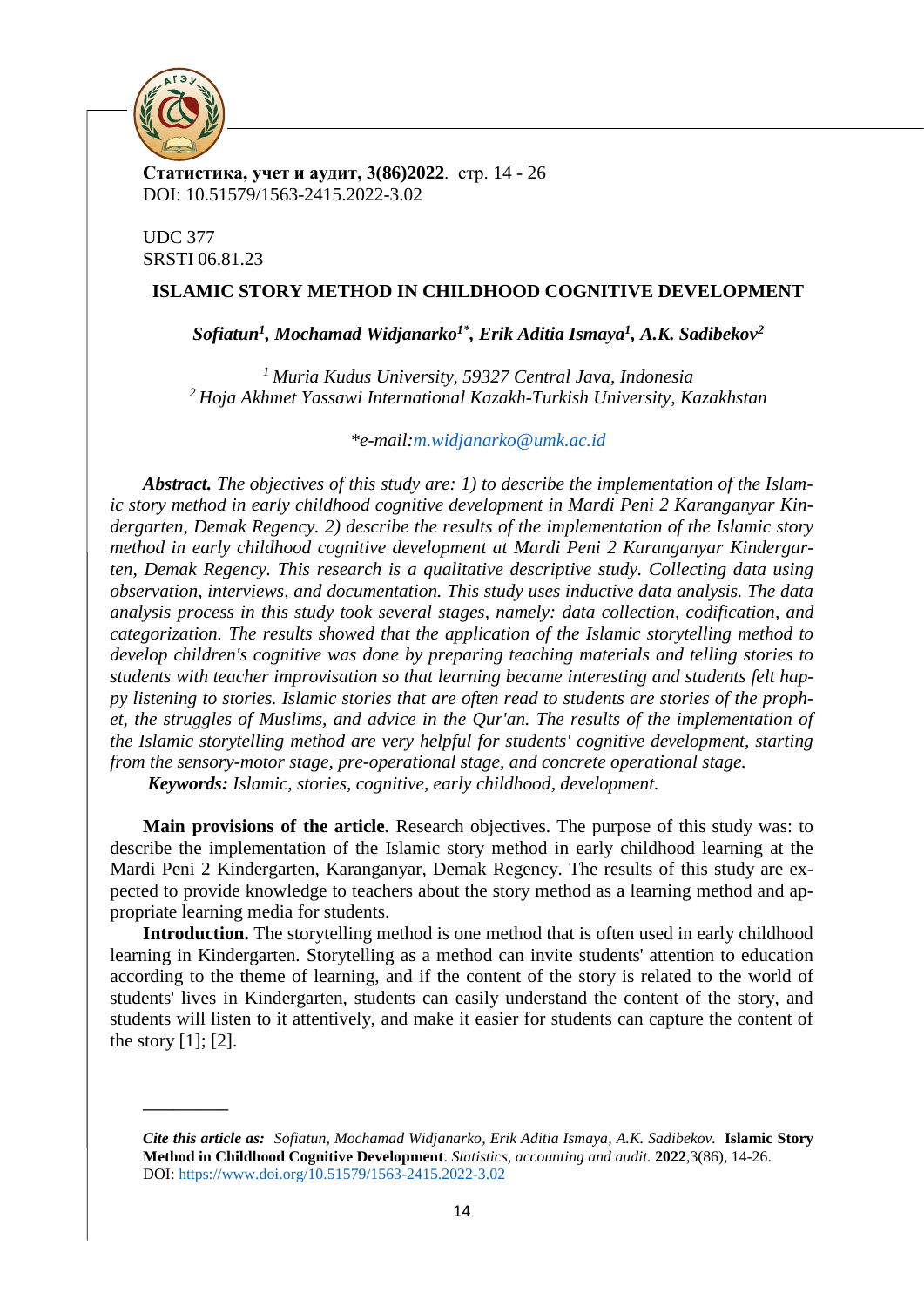

Watt [3] explains that the storytelling method is a method that has an appeal to touch children's feelings. Meanwhile, Islam has also explained human nature to like stories where it has a big influence on feelings. Therefore, storytelling is used as an educational technique. Storytelling activities should be sought to be an experience for Kindergarten students that is unique and interesting and thrills students' feelings so that it becomes a motivation for students to follow the story to the end.

The story or story method is education by reading a story that contains good lessons. With this method, students can listen to the stories told by the teacher, then take lessons from the stories [4]. The teaching method in Kindergarten by telling stories is by telling the life events of past human history which involve obedience and evil in life against God's commands and prohibitions brought by prophets or apostles. This technique is very effective, especially for the learning of children at an early age in Kindergarten who are still in the development of fantasy, by listening to a story, the sensitivity of the soul and feelings of students can be moved, imitating good figures that are useful for the development of their lives. So by providing stimulation to students to do good and form noble character [5]. As in Halim's research [6] which shows that the Islamic story method can improve student achievement.

The purpose of the learning activity program for early childhood is to help lay the foundation for the development of attitudes, knowledge, skills and creativity needed by early childhood in adapting to their environment and for their growth and development. Childhood is a sensitive period to receive various kinds of stimuli from the environment to support development that determines the success of students following education in the future [3]. This is reinforced by the results of research by Piek et al. [7] which shows that some children who experience problems with their motor skills will also have an impact on their social and emotional aspects, therefore the teacher's role is very important in overseeing the development of children at an early age which includes social, emotional and cognitive. In addition, research by Noll et al. [8] and Jeong & Kim [9] shows the important role of teachers in schools and parents at home to maximize child development. So controlling the development of children is the task of teachers and parents.

Activities in Kindergarten are clearly very different from learning activities in elementary schools. Because activities in Kindergarten are carried out by playing, in accordance with the Kindergarten principle, namely "Playing While Learning and Learning While Playing". Playing can improve reasoning and understand the existence of the environment, form imagination, follow imagination, follow rules, order and discipline. In playing activities, children use all their five senses [10].

Admittedly or not, basically every human being has potential or talent. It's just that in the course of their lives there are those who get the opportunity to develop their creative talent potential, there are also those who lose their creative talents because they don't get the opportunity or don't find an environment that facilitates the development of that potential. It is very unfortunate if the talent for creativity disappears in humans. Therefore, storytelling activities in Kindergarten are one way to get children excited about learning in Kindergarten, because storytelling activities can develop aspects of children's development, namely cognitive, language, creativity, psychosocial, identifying, predicting, experimenting aspects, and conduct evaluations [11]. Children want to understand everything that is seen, heard, smelled, felt, or touched, about how it happened, where everything came from or what happens when something is held, dissolved, slammed, and so on. To get information and experiences, Kindergarten children have a strong urge to explore and research their environment. By moving and playing something, children will gain experience. Children also have a strong urge to test and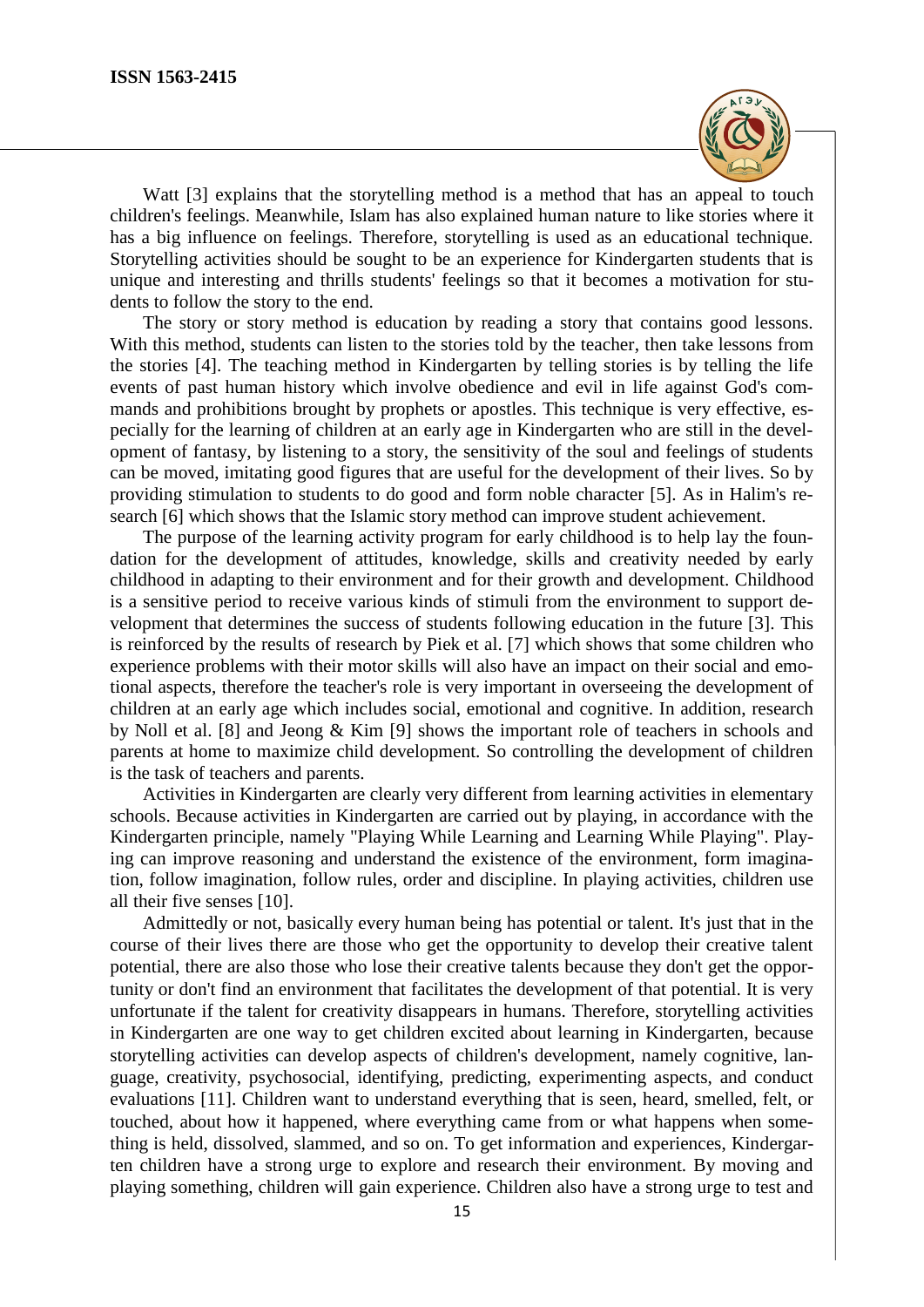

try their abilities and skills on something. This trying activity not only provides fun for children but also provides a better experience of the properties of an object.

Development in the cognitive aspect, the competencies expected in children are children who are able and have the ability to think logically, think critically, can give reasons, are able to focus on solving problems at hand. A person's cognitive potential is reflected in his ability to complete tasks involving understanding and reasoning. Human cognitive potential as a basic cognitive activity, especially a good understanding of language and motor skills. Cognitive development in Kindergarten children according to Inhelde & Piaget [11] is at the preoperational stage which has its own characteristics compared to the way children think before the age of 2 years and after 7 years [13]. Likewise with the social development of children according to Sigmund Freud's personality theory which is related to the fulfillment of biological needs, as well as motor development according to what children do at an early age [14]; [15].

As happened in the Mardi Peni 2 Kindergarten, Karanganyar, Demak Regency, the number of students in group B, totaling 38 children, consisted of 16 girls and 22 boys with a socio-economic background of parents who were 65% less able so that learning facilities at home also inadequate. At this time group B is experiencing cognitive decline, this can be seen from when the child has not been able to retell what has just been seen, heard, touched, felt after the learning takes place, especially during the Covid-19 pandemic condition like this which requires distance learning. This is the responsibility of even homework for both teachers and parents. In addition, children cannot express their own ideas if they are not assisted by the teacher, so children are still dependent on the teacher.

This is reinforced by the results of an interview with one of the Mardi Peni 2 Kindergarten teachers who teach in group B, that so far no teacher has paid attention to the level of students' cognitive development, because the teacher is also burdened with class administration work after teaching. So that teachers forget to pay attention to the extent of cognitive development of their students (interview, 7 November 2020).

The problems mentioned above are caused by several factors, including learning media that are less attractive, learning that only focuses on reading and arithmetic and the use of static methods, so that children are bored and less able to come up with creative ideas. Therefore, researchers want to conduct further research related to the cognitive development of students in Kindergarten through storytelling methods whose content is different, namely Islamic content which contains noble religious values and role models so that it can stimulate children's cognitive to do good and have a good character. role model [16].

Researchers feel the need to do this research because of previous studies such as Halim [6] about the Islamic story method in improving student achievement; and research by Noll et al. [8] and Piek et al. [7] which show that child development is also an important role of teachers and parents in terms of social, emotional and cognitive. From several previous studies that have been there, none has implicitly explained the Islamic story method for children's cognitive development, therefore this research is different from previous studies.

**Conceptual framework.** Telling story is a technique for telling stories to children. Storytelling is a good way for parents to communicate story messages that contain elements of ethics, morals, and religious values. Besides being useful for the development of children's personality, morals and morals, storytelling can also be useful for improving children's language development. From an early age, children gain various insights into stories that enrich and improve cognitive abilities, memory, intelligence, imagination and language creativity [17]. Story telling is a good method of education. Stories are generally liked by the human soul. It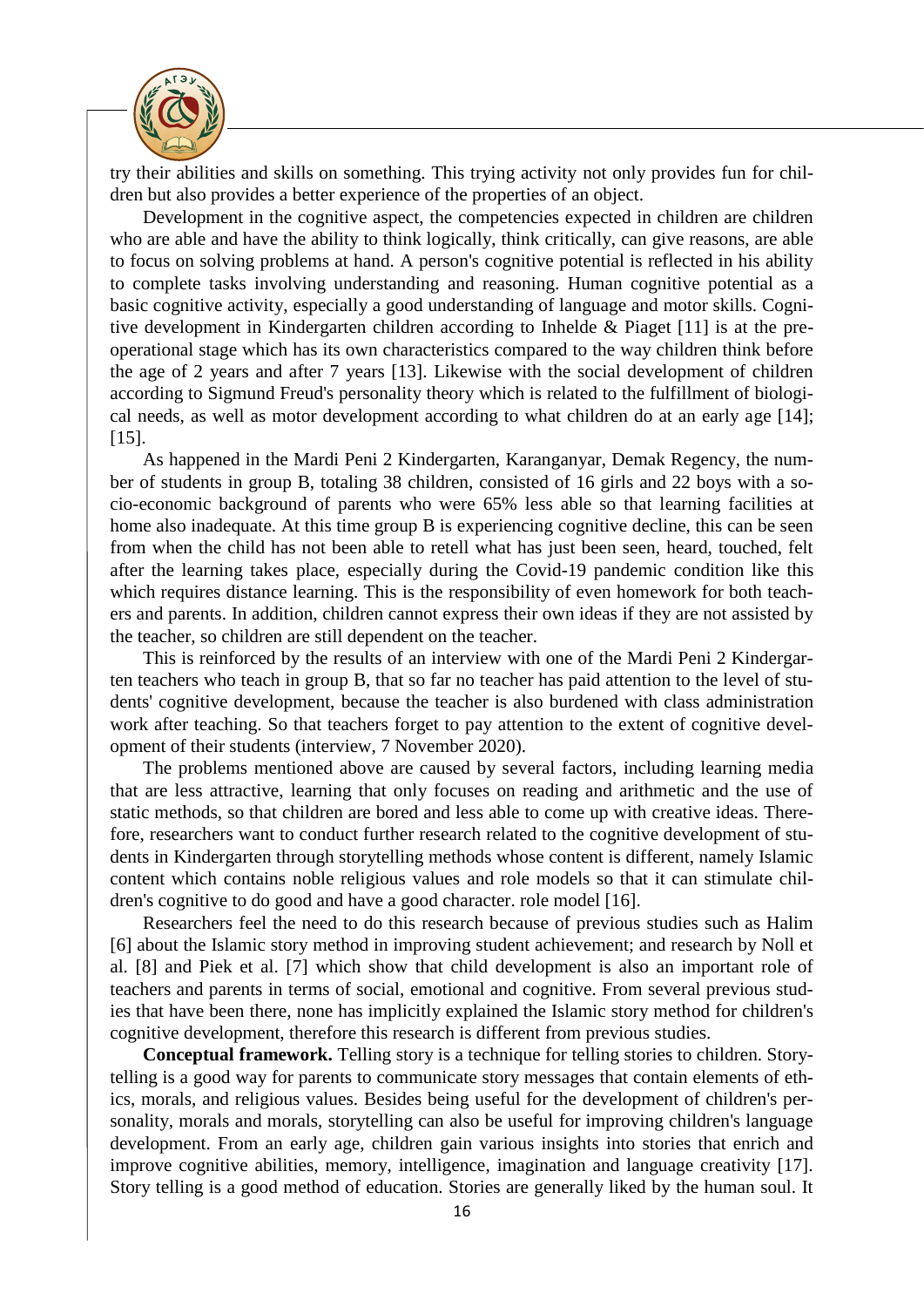

also has the amazing effect of being able to attract listeners and make a person remember the events in a story quickly. Stories are not only shown for entertainment, but lessons, advice, and wisdom must be taken in them. Stories can have a great influence on students' minds and emotions.

From a psychological point of view, the story method implies reinforcement for someone to stand the test in the struggle against evil. Stories in the Qur'an have values or lessons that can be applied in the world of education. In the world of education, stories can be used as a form of learning method. For example, telling or telling the prophets in preaching to uphold the truth. Storytelling can also eliminate children's boredom in participating in classroom learning [18]. Currently, many students are fragile souls. Even though all the facilities are fulfilled, the nutrition is adequate, and the brain is capable, they do not have the confidence and great interest in achieving their goals. This is due to the lack of a touch of stories that inspire them to strive for success. This inspiring story has not been widely introduced by parents and teachers. As a result, they become more accustomed to listening and reading stories that contain a lot of violence and romance.

Tell stories with convincing appreciation and expressions so that students enjoy listening to them, are curious about the story, and are moved to imitate the story. If every teacher is able to give inspirational stories to their students, surely they will have a positive mentality and outlook on life. They will be a reliable next generation. Unfortunately, not many teachers have good storytelling skills, either because of limited sources of stories, experience, or abilities [19]. Thus it can be concluded that the Islamic story method is a value-oriented learning method. By presenting stories of angels, prophets, and selected humans, students can finally take the messages contained in them by interpreting the values in the contents of these stories, so students are expected to have intellectual sensitivity as well as emotional sensitivity that can be applied to themselves and themselves. Social.

The benefits of the Islamic story method contain educational values in every story or story, First, it fosters a brave soul in students. Second, stories or stories can develop a critical mindset. When children are heard reading stories or stories that are very interesting, they often ask spontaneously. Third, stories or stories can be a medium for forming children's characters. The same story or story, even though it is repeated, is not boring for children [20]. With the Islamic story method is expected to be able to develop cognitive early childhood in school. However, it is also necessary to know the factors that influence children's cognitive development so that learning methods can be used appropriately. First, the heridity factor, that is, since in the womb the child has had traits that determine his intellectual work power [10]. Based on several studies, it is shown that the role of heredity factors on the cognitive development or intelligence of a person is mainly due to the existence of a series of relationships between family ties to the size of IQ. As the results of research from Fathurrohman [21] that generally individuals who have family relationships tend to have relatively the same or similar IQ. Besides being influenced by heredity and environmental factors, cognitive level or intelligence level is also influenced by age, gender, race, culture, and nutritional intake [10]. As research by Noll et al. [8] and Jeong & Kim [9] shows the importance of the role of teachers in schools and parents at home to maximize child development, especially children aged 4-6 years who are easily formed. According to the surrounding environment.

## **Methodology**

**Research design.** This study uses qualitative research. It is intended to describe and analyze phenomena, events, social activities, attitudes, beliefs, perceptions, thoughts of people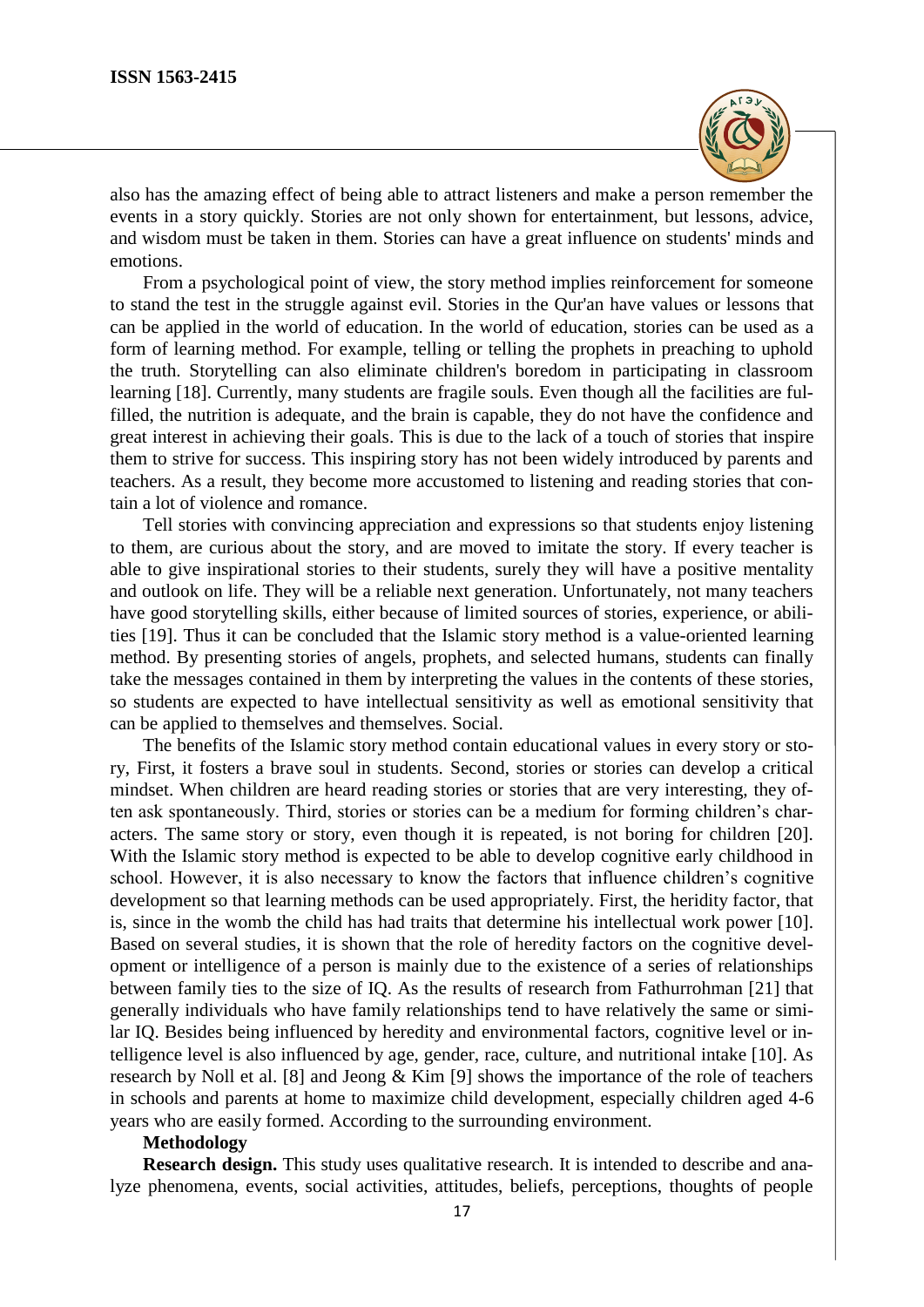

individually and in groups. This research has two main objectives, namely the first to describe and reveal and the second to describe and explain [22].

**Respondents of the study.** Sources of data using primary data which includes interviews with the class teacher of Kindergarten Mardi Peni 2 Karanganyar. While the secondary data sources in this study are written materials or library materials, namely books, archives, articles, scientific journals, and scientific publications that discuss issues relevant to this research. Data collection techniques with observation, interviews and documentation. This study uses inductive data analysis. The inductive method was chosen because it allows researchers to identify various realities in the field, makes interactions between researchers and respondents more explicit, visible and easy to do and identifies aspects that influence each other.

Findings and Discussion. Mardi Peni 2 Kindergarten was established in 1978. The school was founded by Dharma Wisata Desa, so the ownership status is privately owned. The address is Jatirejo Village, Karanganyar District, Demak Regency. The number of students at the Mardi Peni 2 Kindergarten in the 2020/2021 school year was recorded as 45 children in group B with a number of groups 2. As for the teachers, there were 4 people and all students and teachers were Muslim. The practice of applying the Islamic storytelling method in developing cognitive, students not only receive knowledge transfer cognitively, but also affectively, students are directed to the delivery of messages of religious teachings about etiquette, manners to parents, to teachers and also to students. Peers. So that students are able to think about their behavior so far, whether it is right or wrong. With children being trained to evaluate themselves is a form of cognitive training for children.

Teacher learning activities can use the storytelling method that can be used in a variety of ways that are adapted to situations and conditions. To help the learning process in developing children's cognitive starting from directing their behavior to good deeds and understanding wrong behavior, getting students to understand the family environment (parents, grandparents, siblings and other family members). The school environment and at the same time the environment of their peers who are new to him and will be known when they mingle and participate in the learning process at school together. The school environment he has just entered has consequences for him to obey the rules that are applied and have mandatory laws with the provision that if these rules are violated they will get sanctions, reprimands and even punishments so that they try to be good students by obeying the rules laid down. Enforced in the school and obey the teacher's orders, which in the end molds the students into good children, moral students, and their cognitive development according to their age through the Islamic storytelling method.

There is a change in being able to see and perceive objects in the surrounding environment (sensory motor stage)

In the author's observation, after learning with the storytelling method was applied to students there was a significant change. This is because they have begun to be enthusiastic about the learning process at school, at home when they watch TV shows, parents have assisted in choosing TV shows that are suitable for children's age to watch.

From this expression, it can be understood that students have unstable behavior due to curiosity about what they see in their surrounding environment, because they are still at the stage of observing objects with their five senses, thus making students want to try to do what they see. Although the resulting impact is not good for students. However, with assistance and guidance from both teachers and parents, the learning process can run as expected.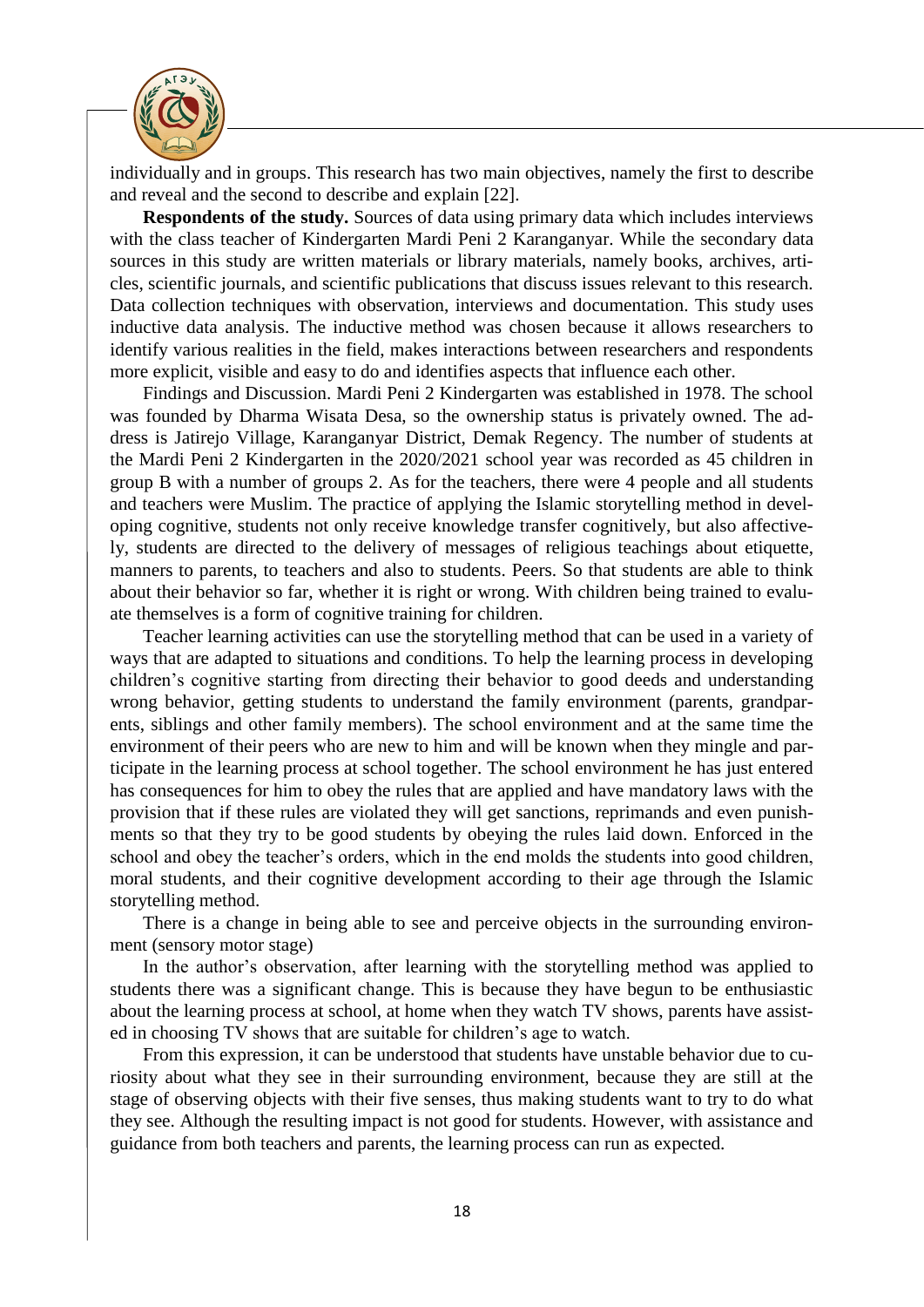



**Figure 1.** Learning Activities with the Islamic Story Method

Students are able to express reasons and express ideas (pre-operational stage). Mardi Peni 2 Kindergarten students with various backgrounds and heterogeneity of family life, especially their geographical location including the position of the area bordering the Demak and Kudus districts can be seen in the daily lives of students.

In obeying the rules in class such as having to follow the learning process diligently and patiently, not being allowed to play in class, not being allowed to go home prematurely, having the courage to go to school alone, not waiting for parents, not crying in school, by applying the Islamic storytelling method, it has a great impact. Positive where the things mentioned above have been able to be applied by students properly and correctly. Students begin to be able and brave to express their opinions in class when learning, students also have the courage to give reasons for the activities they participate in and are able to convey their ideas related to learning and school regulations. Where according to Khadijah [10] the stage of children's cognitive development in the pre-operational stage is that individuals are able to express reasons in expressing ideas.

From the description above, it shows that the active role of parents is really expected in fostering and directing the cognitive, mental and behavioral development of students, considering that the time allocation in school is only around 3 hours, the rest is the role of parents. Therefore, parents are expected with all their heart and all their abilities to participate in guiding their children to become better individuals.

Changes in student behavior and understanding the surrounding environment (concrete operational stage)

At the kindergarten school level, students are able to have the development of a social soul like what most people experience at a young age, which is a good change. In the learning process at Mardi Peni 2 Kindergarten, most of the students are able to adapt to adapt to the norms of moral groups, and traditions, especially ethical and moral issues because their mental personality has begun to increase with the Islamic storytelling method applied to Kindergarten number 2 Mardi Peni students.

From the above expression it can be understood that the cognitive development of children is also influenced by the development of the social soul of students and it is also influenced by the participation of parents and the surrounding environment to guide them in recognizing various social aspects, both at school, at home, or in the environment that surrounds them. Social development of students. In other words, children's cognitive development greatly affects children's social interactions with parents, teachers, and peers. This can be developed gradually and shows a fairly good development with the learning of the Islamic story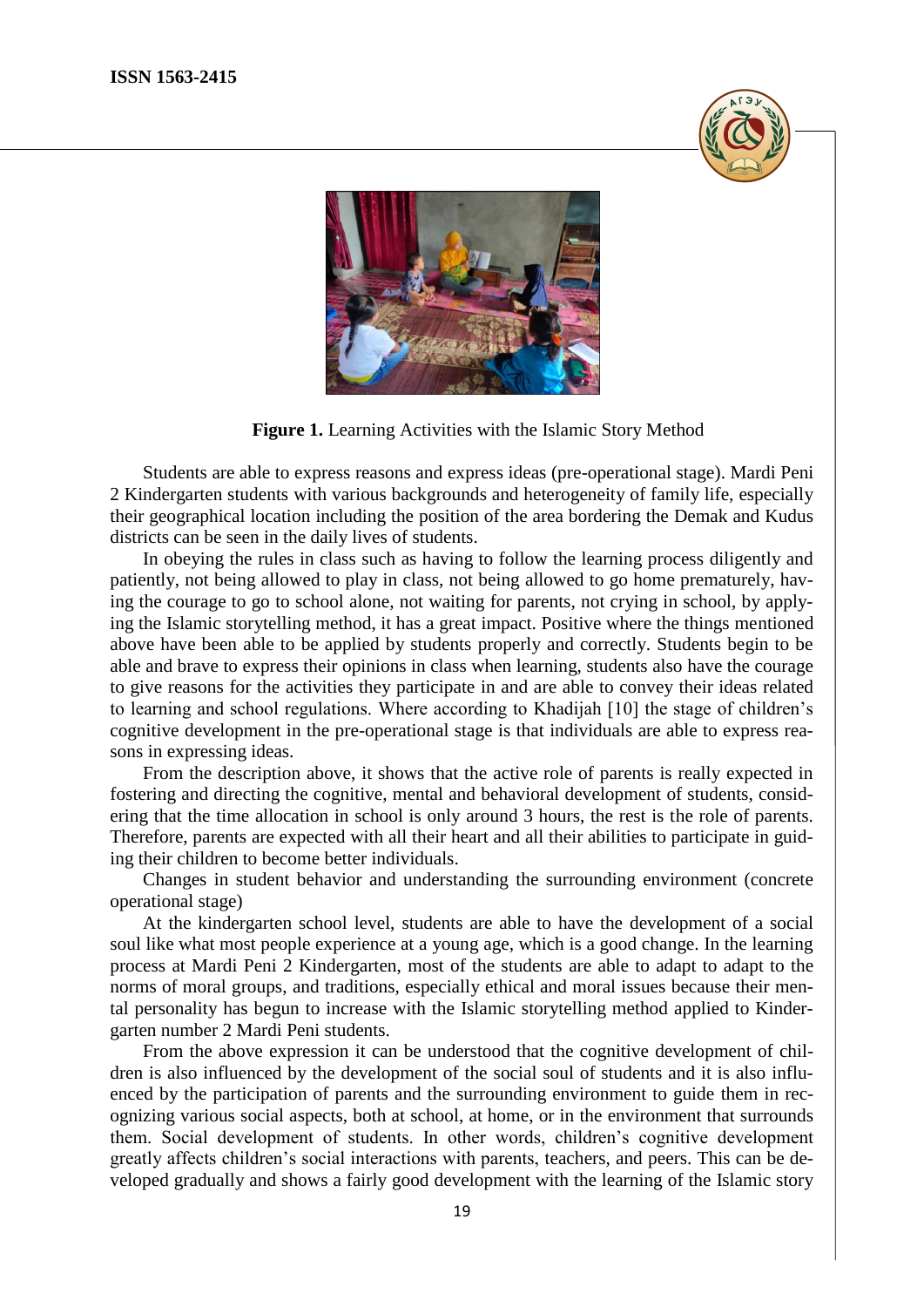

method. The learning process for Kindergarten number 2 Mardi Peni is also provided with props and other tools. Among the props provided are books of prophet stories equipped with 3-dimensional pictures, dolls, blackboards, markers and so on, all of which are used according to their function. With the availability of these tools students become happy in listening to learning and make it easier for teachers to deliver subject matter.

As for the types of subject matter delivered at Mardi Peni Kindergarten in children's cognitive development. The development of transformation capabilities includes; introduce school rules, good and bad deeds.

Revesibility capability development includes; with a picture the child is invited to find a way out of a road that has many twists and turns.

Development of classification ability includes; After listening to the story, children are invited to classify based on type, shape, color, size, etc., there are three classification abilities, namely single, double and plural classification. Single, for example, based on only one aspect, such as color. Dual has two aspects, such as color and shape, while plural has many aspects, such as color, shape and basic materials. The important thing from this exercise is the ability to think logically.

Development of asymmetrical abilities, including children being able to sort out differences between friends, there are friends who are brown, some are white so that children are able to understand differences so they don't harass or mock each other.

Development of basic skills, including language skills, thinking power, skills and body. With cognitive development, children are also directed at fostering behavior, discipline, regulating feelings or emotions and socializing skills. The implementation of education through the Islamic storytelling method at Kindergarten number 2 Mardi Peni is one of the learning methods carried out to increase student interest in learning because at a young age, students still like to play, therefore it is not just learning that is carried out but also working on the subject matter. Already stated in the curriculum supported by the creativity of the teacher providing improvisation in developing the imagination of students in accordance with the condition of the child himself.

In general, the method used in Kindergarten number 2 Mardi Peni is also by giving affectionate attention in implementing the storytelling method. This touch method is very popular with early age students because it fits their world, moreover it is supported by the creativity of the teachers. With the Islamic storytelling method, the teacher can provide advice, guidance and appeal, so it is hoped that it can leave an imprint on students and can be used as a guide in behavior. The teachers at Kindergarten number 2 Mardi Peni in telling stories also took picture story books, magazines or those from the experience and observations of the teacher by paying attention to the condition of the students. The purpose of the Islamic storytelling idea itself is in the form of a story script to develop children's cognitive, so that students are able to improve their attitudes and do not feel advised and prohibited by the teacher.

Kindergarten children in this case at the kindergarten level are very interested in short stories that tell about ancient events, the miracles of the prophet so that students feel happy and stories become closer to their lives. This is very helpful for children's cognitive development, because at this age there is a tendency to imitate and demonstrate what they see. Every story that is told, heard, seen and read, by children should have pedagogical qualities and values, so that they do not find bad examples in these stories. In the activities of the learning process the most important and the main thing depends on the role of a teacher in expressing the story. The teachers at Kindergarten number 2 Mardi Peni were given the opportunity to express stories according to field conditions as long as they did not deviate from the pedagogical aspects and principles of the learning process at Kindergarten number 2 Mardi Peni. In gen-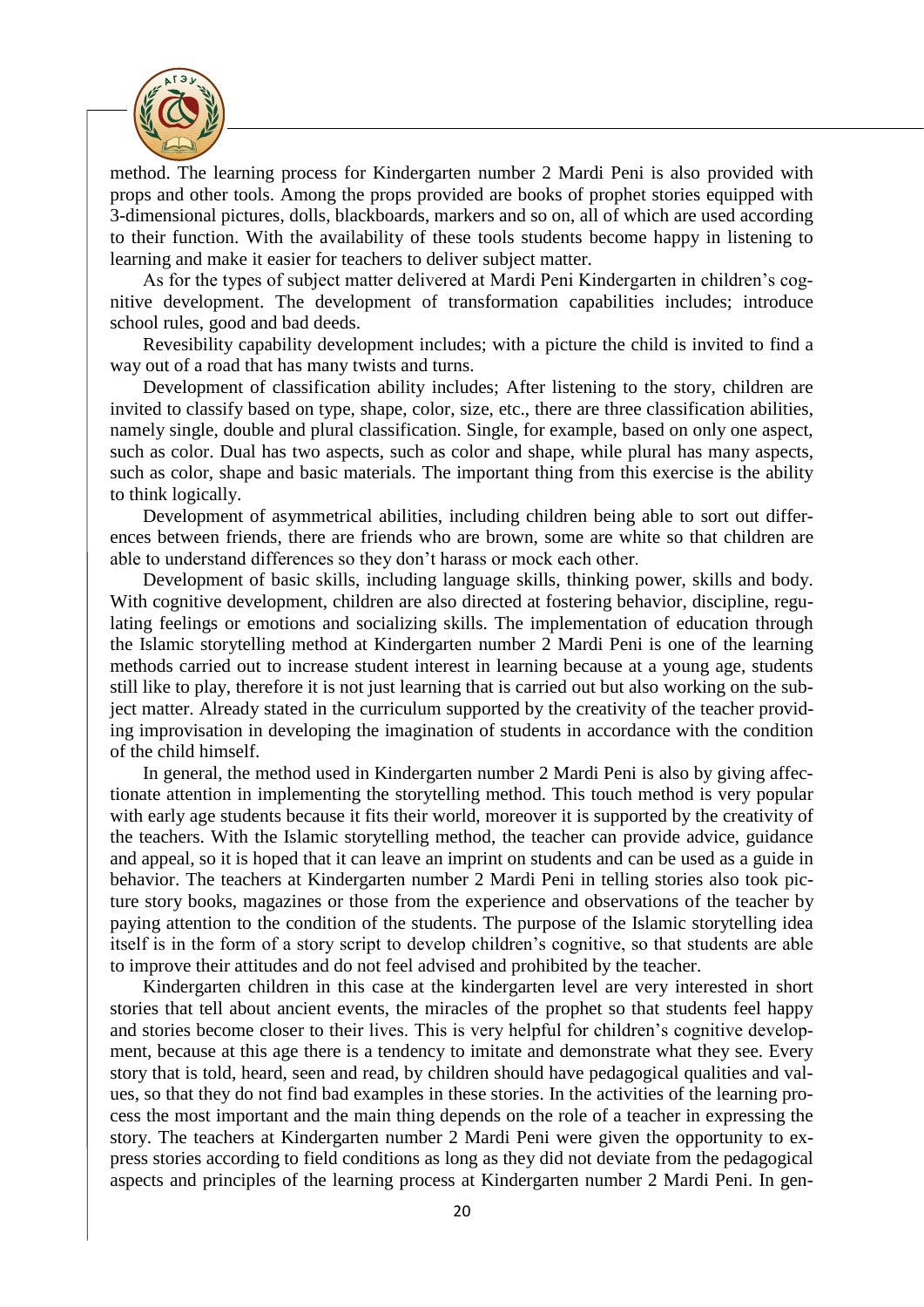

eral, students at Kindergarten number 2 Mardi Peni are very happy and enthusiastic about listening to stories. When a teacher will present a story, the students orderly and enthusiastically listen to what the teacher tells. However, to be accepted or not the story by a student depends on the role of the teacher in expressing the story.

Teachers at Kindergarten number 2 Mardi Peni are given the freedom to express stories according to field conditions as long as they do not deviate from the pedagogical aspects and principles of teaching and learning at Kindergarten number 2 Mardi Peni. In implementing learning through the Islamic storytelling method, the authors also found children's responses to the implementation of learning through the Islamic storytelling method. To find out the child's response, the writer made direct observations of students during the implementation of the storytelling method and gave direct questions to the teacher on the sidelines of the students being out playing.

From the field results, it is known that some teachers often use teaching aids in conveying learning, and some teachers sometimes use teaching aids in telling stories. The teacher in telling the story also first prepares the material to be given to students, and chooses a good story theme. In addition, the teachers said that most of the students were interested in learning Islamic stories conveyed by the teacher.

Teachers in learning Islamic stories mostly prefer to tell stories in class, but there are also teachers who use the school yard, such as on the terrace or under trees around the school area for learning to tell stories because they are looking for a different atmosphere and more integrated with the beauty of nature. And in terms of the use of time in teaching storytelling, some teachers spend approximately 35-45 minutes. With the location and duration of learning time that makes students comfortable in listening to stories, it creates a passion for learning in students so that both directly and indirectly make children's cognitive development, with a stimulus in the form of information that can be obtained, children are able to think more and logically. This is reinforced by the students being able to answer the questions given by the teacher when the story learning is complete. Most of the students were able to answer the questions given by the teacher. Of course, this cannot be separated from the role of the teacher who tries to encourage and live the story so that students are also able to understand the messages conveyed in the story for everyday life.

Khadijah [10] states that there are several factors that influence cognitive development in early childhood, namely heredity, environment, age and gender. The heridity factor is that since in the womb the child has had traits that determine his intellectual work power [10]. Based on several studies, it is shown that the role of heredity factors on the cognitive development or intelligence of a person is mainly due to the existence of a series of relationships between family ties to the size of IQ. As the results of research from Fathurrohman [21] that generally individuals who have family relationships tend to have relatively the same or similar IQ. Thus, potentially the child has brought the possibility, whether it will become the ability to think at the level of normal, above normal or below normal. But this potential will not be able to develop optimally without an environment that can provide opportunities for growth.

This is in accordance with the research results of Khoiruzzadi et al. [13] that teachers in schools also have a major role in helping to optimize children's cognitive, social and motoric development. And the learning methods used by teachers in developing cognitive also vary, such as singing, habituation, exemplary, advice and storytelling. In addition, environmental factors are also factors that affect the cognitive development of children. A person's cognitive level or intelligence is largely determined by the experience and knowledge he gains from the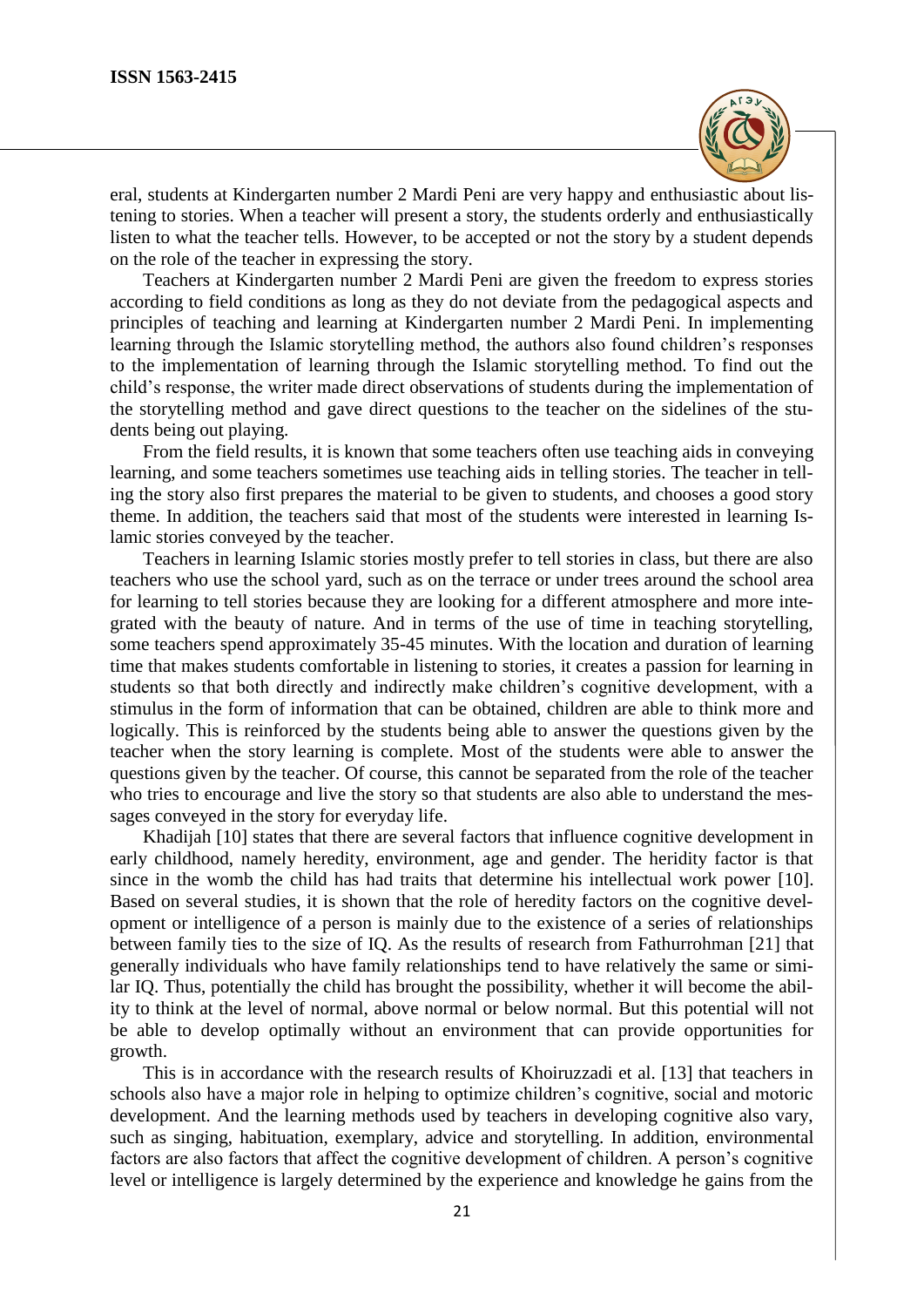

environment. The environment in this case is both the family environment and the school environment [10].

According to the research results of Nur, Hafina, & Rusmana [23] in an effort to develop all the potential of children, good handling is needed from various components, including from teachers who design the learning process and the environment. Byrne & Shufelt [24] reveal that environmental factors have the greatest influence in changing the behavior of each child. This means that the school environment is a very important part of educating and developing children's potential. The results of the initial research study conducted by Hidayat & Nur [25], Nur, Mulyana & Perdana [26] mention that the learning process carried out in Kindergarten has not run optimally in developing children's potential. The causes include the lack of understanding of teachers in the selection and application of varied learning methods and the diverse characteristics of students. Therefore, one of the varied learning methods used by the Kindergarten number 2 Mardi Peni according to the informants is to use the Islamic story method and the results are able to help children's cognitive development.

Furthermore, according to informants that age also affects children's cognitive development because the level of intellectual maturity of students is also very dependent on age, the older the child, the more mature his thinking. As stated by Khadijah [10] that age, gender and even nutritional intake also affect children's cognitive development. This is like the research of Purnamasari & Nurhayati [27] that age also contributes to children's cognitive development, besides gender also affects children's intelligence and all the factors that influence cognitive development from heredity, environment and age will run optimally if parents and schools also help develop, explore children's abilities and understand the environment as shown in the research results [28, 29].

Based on several factors that influence the cognitive development of early childhood, the informants who are also teachers in kindergarten, in terms of developing students' cognitive by considering these factors first, and learning that is developed to optimize students' cognitive abilities. Students are through the Islamic story method, because by telling stories about the stories of the prophet, the struggle of the prophet, the miracles of the prophet, students are also able to think about their parents where the child is a descendant, students are able to understand the home and school environment, so they can think there is people who are good and do bad, there are friends who are naughty and good, with children thinking critically it is one form of cognitive development of children. Especially if it is supported by the increasing maturity of the child through the increasing age of the child.

**Conclusions and Recommendations.** The Islamic storytelling method is carried out as one of the learning methods in Mardi Peni II Kindergarten to develop students' cognitive with stages starting from the teaching materials prepared in the lesson plan, then delivered to students with the improvisational power of the teacher so that learning becomes interesting and students feel happy listening to stories. The efforts made by the teacher in providing learning through the Islamic storytelling method by starting to familiarize students with good and commendable things, and trying to get used to the habituation of commendable behavior as well. Islamic stories that are often read to students are stories of the prophet, the struggles of Muslims, and advice in the Qur'an. The teacher uses storybook media, as well as picture cards.

The results of the implementation of the Islamic storytelling method are very helpful for students' cognitive development, taking into account the factors that influence children's cognitive development, namely heridity, environment, age and gender. So with the Islamic storytelling method, both teachers and parents of students play a role in optimizing students' cognitive development. So, cognitive development is not only driven by heredity, environment,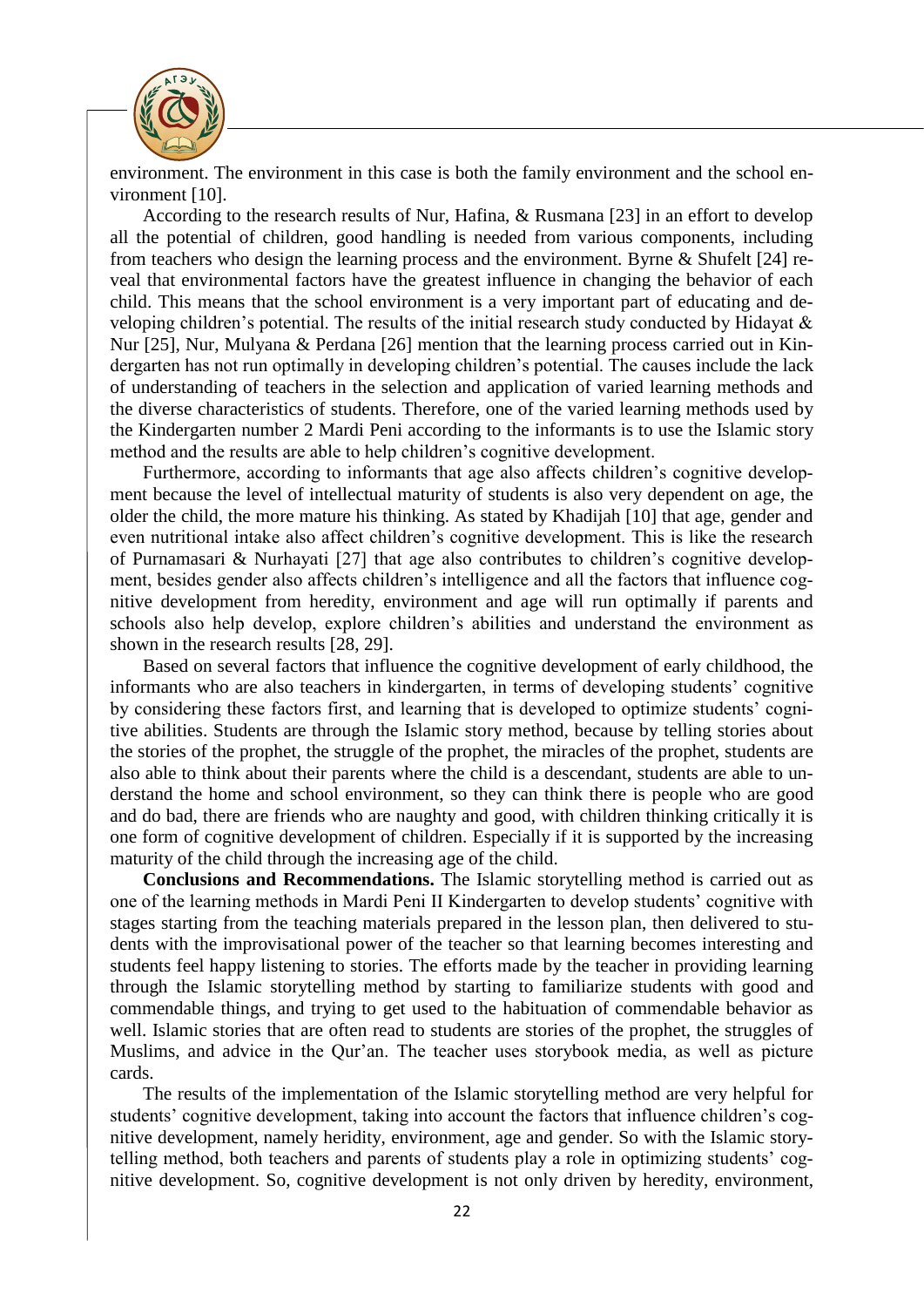

age or gender, but also the important role of teachers in innovating in conducting learning to their students.

**Acknowledgment.** This study was supported by Muria Kudus University. The author also would like to express her appreciation to the graduate school of the University for the guidance and constructive analysis of the result of the study.

### **References:**

1 Cavanaugh, D. M., Clemence, K. J., Teale, M. M., Rule, A. C., & Montgomery, S. E. (2017). Kindergarten scores, storytelling, executive function, and motivation improved through literacy-rich guided play. Early Childhood Education Journal, 45(6), 831-843.

2 Amalia, T. Z., & Sa'diyah, Z. (2015). Bercerita Sebagai Metode Mengajar Bagi Guru Raudlatul Athfal dalam Mengembangkan Kemampuan Dasar Bahasa Anak Usia Dini di Desa Ngembalrejo Bae, Kudus. [Storytelling as a Teaching Method for Teachers Raudlatul Athfal in Developing Basic Language Skills for Early Childhood in Ngembalrejo Bae Village, Kudus]. ThufuLA, 3(2), 334–353.

3 Watt, W. W. M. (2019). Islamic philosophy and theology. Edinburgh University Press.

4 Bakhtiar, N. (2013). Pendidikan Agama Islam di Perguruan Tinggi Umum. [Islamic Religious Education in Public Universities]. Yogyakarta: Aswaja Pressindo.

5 Novitasari, D., Asbari, M., Putra, F., Kumoro, D. F. C., & Fikri, M. A. A. (2021). Tacit Knowledge Sharing di Sekolah Islam: Analisis Kepemimpinan dan Iklim Keamanan Psikologis. [Tacit Knowledge Sharing in Islamic Schools: Analysis of Leadership and Psychological Security Climate]. Cetta: Jurnal Ilmu Pendidikan, 4(2), 138-162.

6 Halim, A. A. Al. (2017). Upaya Peningkatan Prestasi Belajar Akidah Akhlak Melalui Cerita Islami di Kelas III MI Maarif NU 01 Tritihkulon. [Efforts to Improve Akhlak Akidah Learning Achievement Through Islamic Stories in Class III MI Maarif NU 01 Tritihkulon]. Jurnal Pancar (Pendidikan Anak Cerdas Dan Pintar), 7(2).

7 Piek, J. P., Bradbury, G. S., Elsley, S. C., & Tate, L. (2008). Motor Coordination and Social-Emotional Behaviour in Preschool-aged Children. International Journal of Disability, Development and Education, 55(2), 143–151.<https://doi.org/10.1080/10349120802033592>

8 Noll, R. B., Zucker, R. A., Fitzgerald, H. E., & Curtis, W. J. (1992). Cognitive and Motoric Functioning of Sons of Alcoholic Fathers and Controls: The Early Childhood Years. Developmental Psychology, 28(4), 665–675.

9 Jeong, H. I., & Kim, Y. (2017). The acceptance of computer technology by teachers in early childhood education. Interactive Learning Environments, 25(4), 496-512.

10 Khadijah. (2016). Pengembangan Kognitif Anak Usia Dini. [Early Childhood Cognitive Development]. Medan: Perdana Publishing.

11 Depdiknas. (2005). Pedoman Pembuatan Cerita Anak untuk Taman Kanak-Kanak. Jakarta: Direktorat Jenderal Manajemen Pendidikan Dasar dan Menengah. Direktorat Pembinaan Taman Kanak-Kanak dan Sekolah Dasar. [Guidelines for Making Children's Stories for Kindergarten. Jakarta: Directorate General of Primary and Secondary Education Management. Directorate of Kindergarten and Elementary School Development].

12 Inhelde, B., & Piaget, J. (2010). Psikologi Anak (1<sup>st</sup> ed.). [Child Psychology (1st ed.)]. Yogyakarta: Pustaka Pelajar.

13 Khoiruzzadi, M., Barokah, M., & Kamila, A. (2020). Upaya Guru dalam Memaksimalkan Perkembangan Kognitif, Sosial dan Motorik Anak Usia Dini. [Teacher's Efforts in Maximizing Cognitive, Social and Motoric Development of Early Childhood]. JECED: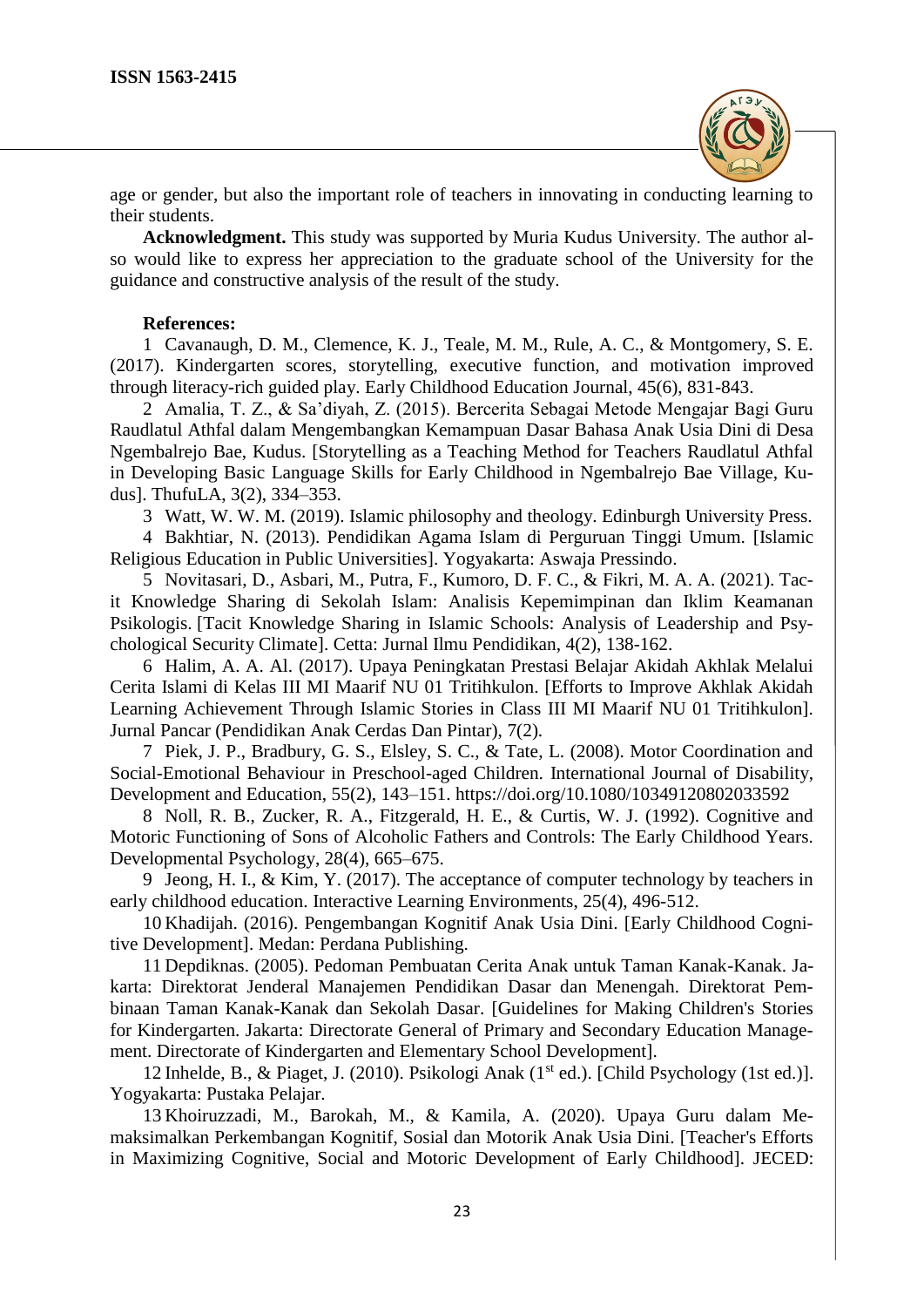

Journal of Early Childhood Education and Development, 2(1), 40–51. <https://doi.org/10.15642/jeced.v2i1.561>

14 Hurlock, E. (2014). Psikologi Perkembangan. [Developmental psychology]. Jakarta: PT. Raja Grafindo Persada.

15 Purna, R. S., & Kinasih, A. S. (2017). Psikologi Pendidikan Anak Usia Dini Menumbuh-kembangkan Potensi "Bintang" Anak di TK Atraktif. [Psychology of Early Childhood Education Developing the Potential of "Stars" in Children At Attractive Kindergarten]. Jakarta: PT Indeks Permata Puri Media.

16 Choirul Amin, Su'ad, & Santoso. (2021). Balanced Scorecard Perspectives on School Performance at the Islamic Primary School Lentera Hati. ANP Journal of Social Science and Humanities, 2(2), 136-144.<https://doi.org/10.53797/anp.jssh.v2i2.19.2021>

17 Dere, Z. (2019). Investigating the Creativity of Children in Early Childhood Education Institutions. Universal Journal of Educational Research, 7(3), 652-658.

18 Cremin, T., Flewitt, R., & Mardell, B. (2017). Storytelling in Early Childhood (pp. 67- 85). Abingdon: Routledge.

19 Maureen, I. Y., van der Meij, H., & de Jong, T. (2020). Enhancing storytelling activities to support early (digital) literacy development in early childhood education. International Journal of Early Childhood, 52(1), 55-76.

20 O'Byrne, W. I., Houser, K., Stone, R., & White, M. (2018). Digital storytelling in early childhood: Student illustrations shaping social interactions. Frontiers in psychology, 9, 1800.

21 Fathurrohman, M. (2016). Pembawaan, Keturunan dan Lingkungan dalam Perspektif Islam. [Hereditary, Heredity and Environment in an Islamic Perspective]. Kabilah, 1(2), 379– 406.

22 Yudkowsky, R., Park, Y. S., & Downing, S. M. (Eds.). (2019). Assessment in health professions education. Routledge.

23 Nur, L., Hafina, A., & Rusmana, N. (2019). Kemampuan Kognitif Anak Usia Dini Dalam Pembelajaran Akuatik. [Early Childhood Cognitive Ability in Aquatic Learning]. Scholaria: Jurnal Pendidikan Dan Kebudayaan, 10(1), 42–50.

24 Byrne, J. S., & Shufelt, B. (2014). Factors for personal counseling among counseling trainees. Counselor Education and Supervision, 53(3), 178-189.

25 Hidayat, S., & Nur, L. (2018). Nilai Karakter, Berpikir Kritis dan Psikomotorik Anak Usia Dini. [Character Values, Critical Thinking and Early Childhood Psychomotor.]. Jurnal Ilmiah Visi, 13(1), 29-35.

26 Nur, L., Mulyana, E. H., & Perdana, M. A. (2017). Permainan Bola Kecil Untuk Meningkatkan Keterampilan Motorik Kasar Anak Usia Dini pada Kelompok B di TK Pertiwi DWP Kota Tasikmalaya. [Small Ball Game to Improve Gross Motor Skills for Early Childhood in Group B at TK Pertiwi DWP Tasikmalaya City]. Jurnal PAUD Agapedia, 1(1), 53- 65.

27 Purnamasari, A., & Nurhayati. (2018). Faktor-faktor yang Mempengaruhi Kemampuan Kognitif Anak Usia 5-6 Tahun di Taman Kanak-Kanak. [Factors Affecting Cognitive Ability of Children 5-6 Years Old in Kindergarten]. KINDERGARTEN: Journal of Islamic Early Childhood Education, 1(2), 124–133.

28 Uteshkalieva A.; Saginova B. (2021). Formation of teachers of the initial stage of education - readiness for innovation. Challenges of Science. Issue IV, pp. 109-112. https://doi.org/10.31643/2021.17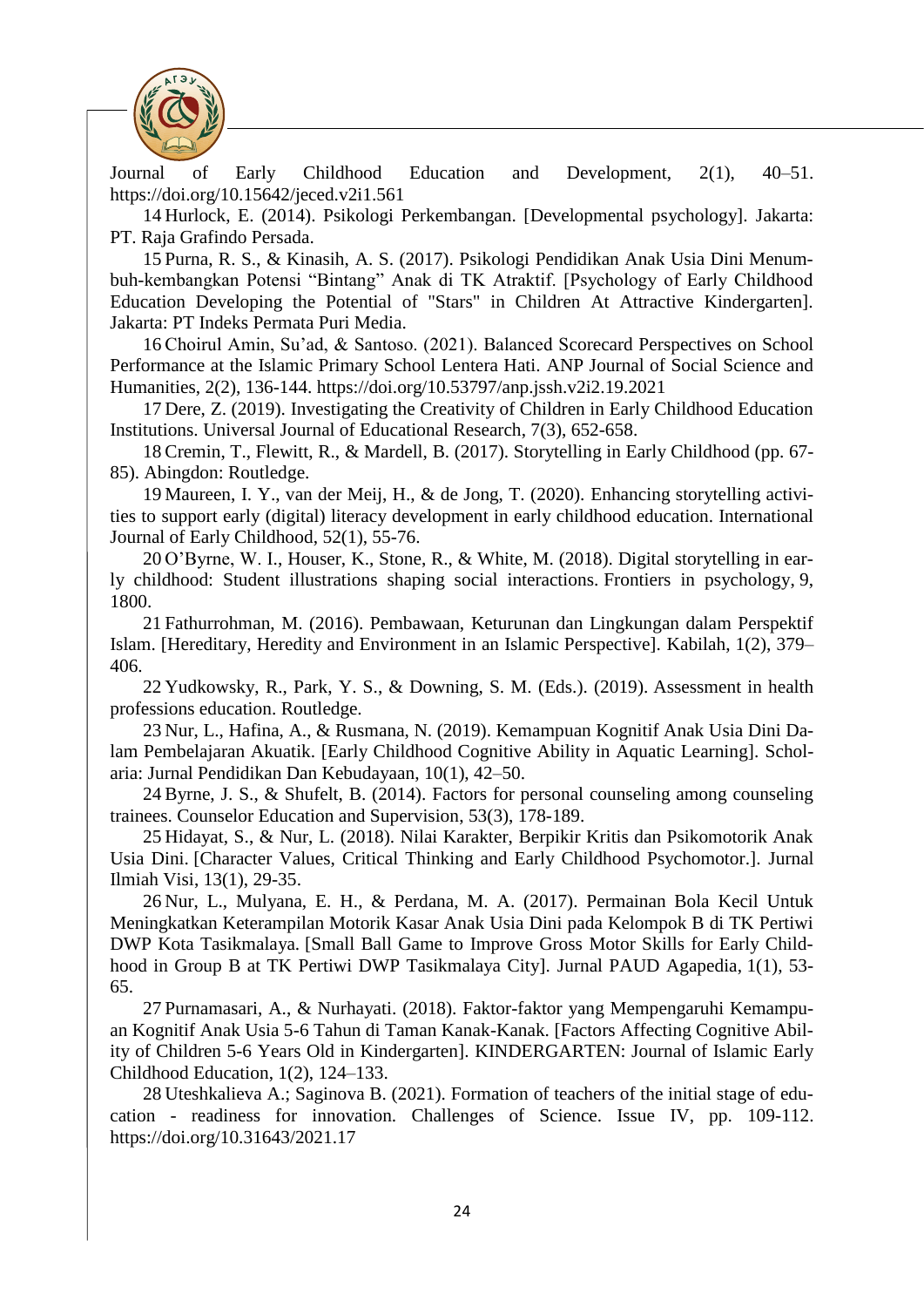

29 Hijriati, H. (2016). Tahapan Perkembangan Kognitif Pada Masa Early Childhood. [Stages of Cognitive Development in Early Childhood]. Bunayya: Jurnal Pendidikan Anak, I(2), 33–49.

# **МЕТОД ИСЛАМСКОЙ ИСТОРИИ В КОГНИТИВНОМ РАЗВИТИИ ДЕТЕЙ**

*Софиатун<sup>1</sup> , Мохамад Виджанарко<sup>1</sup> , Эрик Адитиа Исмая<sup>1</sup> , A.K. Садибеков<sup>2</sup>*

*<sup>1</sup> Университет Муриа Кудус, 59327 Центральная Ява, Индонезия <sup>2</sup> Международный казахско-турецкий университет имени К.А.Ясави, Казахстан*

*Аннотация. Целями данного исследования являются: 1) описать применение метода исламской истории в когнитивном развитии детей раннего возраста в детском саду; 2) описать результаты применения метода исламской сказки в когнитивном развитии детей раннего возраста в детском саду. Это исследование является качественным описательным исследованием. Сбор данных с использованием наблюдения, интервью и документации. В этом исследовании используется индуктивный анализ данных. Процесс анализа данных в этом исследовании проходил в несколько этапов, а именно: сбор данных, кодификация и категоризация. Результаты показали, что применение исламского метода рассказывания историй для развития познавательных способностей детей осуществлялось путем подготовки учебных материалов и рассказывания историй учащимся с импровизацией учителя, чтобы обучение стало интересным, и учащиеся чувствовали себя счастливыми, слушая истории. Исламские истории, которые часто читают студентам, — это рассказы о пророке, борьбе мусульман и советы из Корана. Результаты применения метода исламского повествования очень полезны для когнитивного развития учащихся, начиная с сенсомоторной стадии, предоперационной стадии и конкретно-операциональной стадии.*

*Ключевые слова: исламский, рассказы, познание, раннее детство, развитие.*

# **БАЛАЛАРДЫҢ ТАНЫМДЫҚ ДАМУЫНДАҒЫ ИСЛАМ ТАРИХЫ ӘДІСІ**

*Софиатун<sup>1</sup> , Мохамад Виджанарко<sup>1</sup>\*, Эрик Адитиа Исмая<sup>1</sup> , A.K. Садибеков<sup>2</sup>*

*<sup>1</sup>Мурия Кудус университеті, 59327 Орталық Ява, Индонезия <sup>2</sup> Қ.А. Ясауи атындағы Халықаралық қазақ-түрік университеті, Қазақстан*

*Түйін. Бұл зерттеудің мақсаттары: 1) ерте жастағы балалардың когнитивті дамуында исламдық хикая әдісінің жүзеге асырылуын сипаттау; 2) ерте жастағы балалардың танымдық дамуында исламдық хикая әдісін енгізу нәтижелерін сипаттау. Бұл зерттеу сапалы сипаттамалық зерттеу болып табылады, себебі бақылау, сұхбат алу және құжаттаманы қолдану арқылы мәліметтер жиналды. Сонымн қатар, бұл зерттеу индуктивті деректерді талдауды пайдаланады. Бұл зерттеудегі деректерді талдау процесі деректерді жинау, кодификациялау және санаттау сынды бірнеше кезеңнен өтті. Нәтижелер балалардың танымдық қабілетін дамыту үшін исламдық ертегі айту әдісін қолдану, негізінен оқу материалдарын дайындау және оқушыларға*